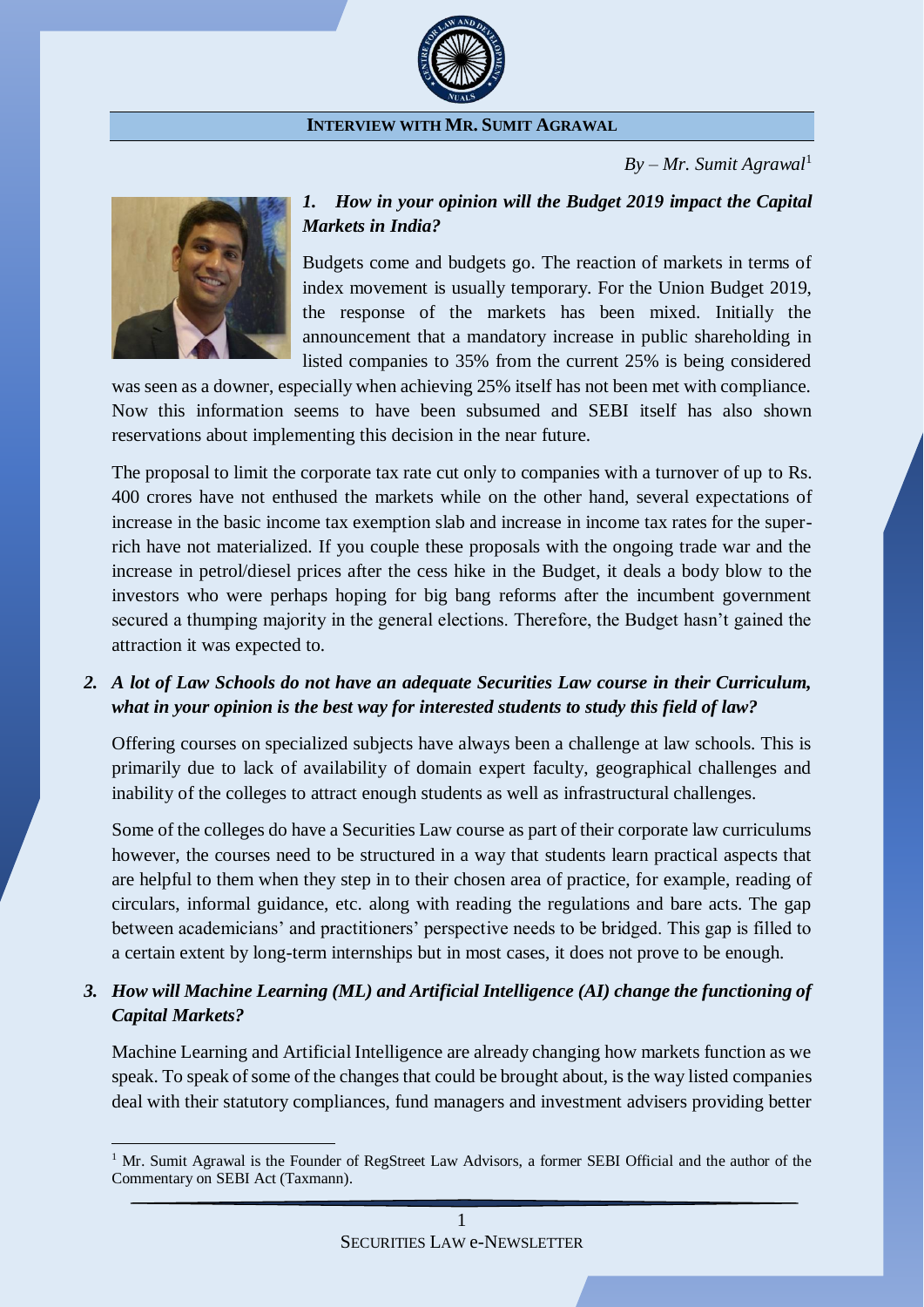

suggestions to their clients based on the analysis of fundamentals combined with machine learning, increase in the efficiency of the markets and so on and so forth. Machine Learning and Artificial Intelligence can be important tools for increasing the quality of the disclosures by finding patterns of words such as "despite" "notwithstanding" "expects" etc. used in disclosures.

However, Machine Learning (ML) and Artificial Intelligence (AI) is likely to bring new  $21<sup>st</sup>$ century challenges to the regulators and financial regulation. Regulators not only in India, but globally, are exploring if AI and ML could be used to prevent insider trading and securities frauds by incorporating it in their surveillance tools.

It is important to exercise caution here too as we would not want a repeat of what unraveled in the NSE Co-location orders.

### *4. Could you please share your experience and the challenges involved being a founding partner of a law firm?*

As any entrepreneur, as a founder of a law firm, you chose to undertake multiple challenges right from signing clients to maintaining the quality of deliverables to keeping your team in high spirits. I am one for appreciating diversity in the team as people from different backgrounds and interests bring different perspectives to the process, thus making it robust.

The key, in my opinion, is setting yourself short terms goals and clear objectives that you can keep reassessing from time to time. Finally, I would say that not taking up challenges would be a waste of life, and any failure will only propel us to do things in a better way in future.

#### *5. What will be the impact of Cross Listing of Shares in the Securities Market?*

Introduction of Cross listing and direct overseas listing is being considered by the financial regulators for some time. Both of these concepts have inter-related issues. Currently, there are limited ways in which Indian companies can access overseas markets and the same goes for overseas companies in Indian markets. So far, the regulator had been looking at one aspect, that India may lose capital, but now, there is a renewed thinking that is showcasing the talent of Indian companies overseas and attracting good quality foreign companies to list in India.

SEBI is one of India's most innovative and dynamic regulators and is open to new ideas.

In the domestic context, NSE to list on BSE and BSE to list on NSE has been a bone of contention for some time. Overseas Cross Listing has always been a sticky subject owing to concerns such as flight of capital or the extent of the regulatory ambit but with an unambiguous framework, it could prove to be beneficial in the long-run. By allowing companies with new fund-raising avenues and diversifying investors, cross listing can help make the markets more competitive.

Once the tax related considerations and jurisdictional issues are figured out, there is strong economic sense in allowing cross listing. There is a case for such economic liberalization.